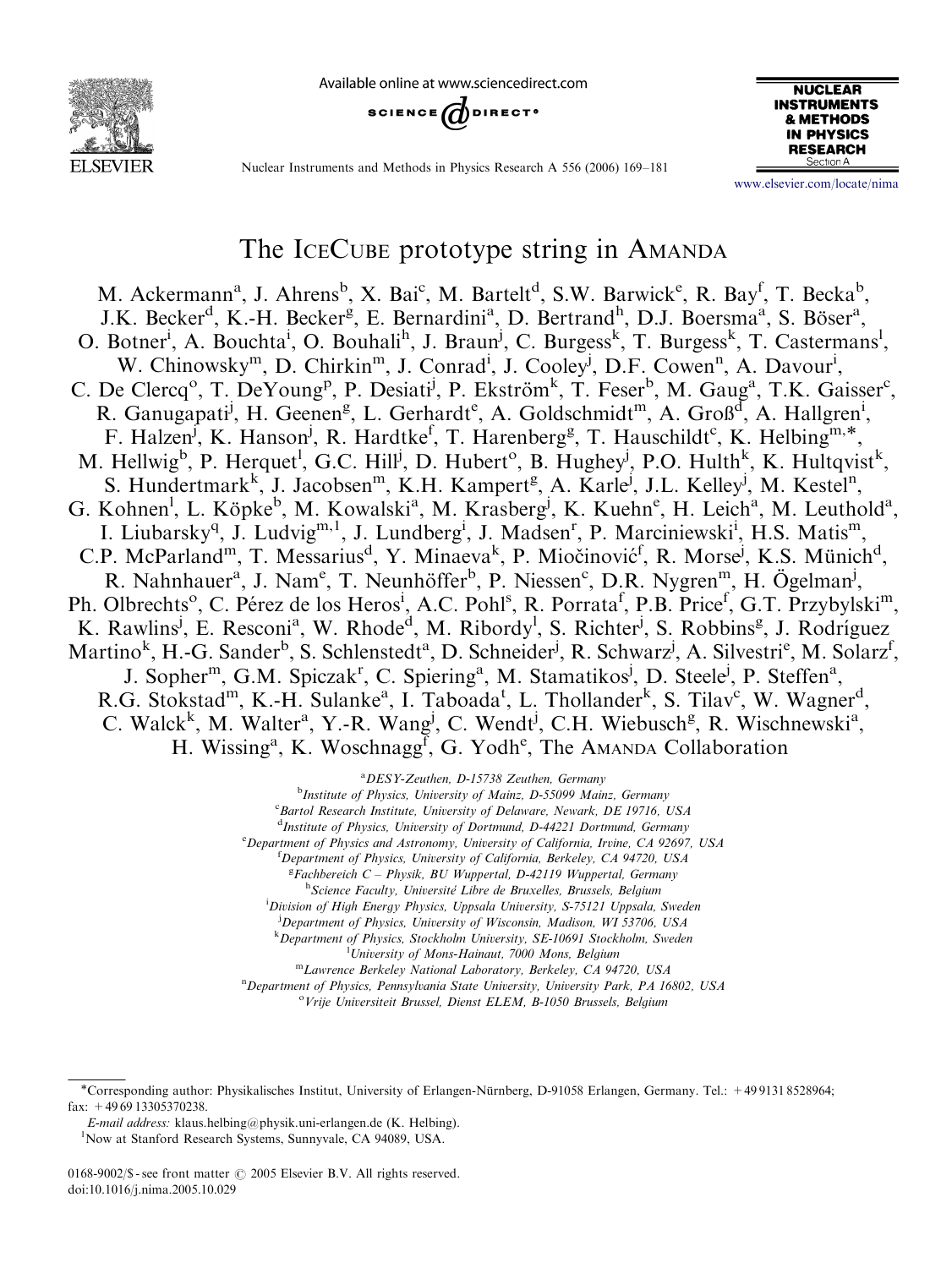170 M. Ackermann et al. / Nuclear Instruments and Methods in Physics Research A 556 (2006) 169–181

<sup>p</sup>Department of Physics, University of Maryland, College Park, MD 20742, USA <sup>q</sup> Blackett Laboratory, Imperial College, London SW7 2BW, UK <sup>r</sup> Physics Department University of Wisconsin, River Falls, WI 54022, USA <sup>s</sup>Department of Chemistry and Biomedical Sciences, University of Kalmar, S-39182 Kalmar, Sweden <sup>t</sup>Department de Física, Universidad Simón Bolívar, Caracas 1080, Venezuela

Received 7 July 2005; received in revised form 6 October 2005; accepted 7 October 2005 Available online 10 November 2005

## Abstract

The Antarctic Muon And Neutrino Detector Array (AMANDA) is a high-energy neutrino telescope. It is a lattice of optical modules (OM) installed in the clear ice below the South Pole Station. Each OM contains a photomultiplier tube (PMT) that detects photons of Cherenkov light generated in the ice by muons and electrons. ICECUBE is a cubic-kilometer-sized expansion of AMANDA currently being built at the South Pole. In ICECUBE the PMT signals are digitized already in the optical modules and transmitted to the surface. A prototype string of 41 OMs equipped with this new all-digital technology was deployed in the AMANDA array in the year 2000. In this paper we describe the technology and demonstrate that this string serves as a proof of concept for the ICECUBE array. Our investigations show that the OM timing accuracy is 5 ns. Atmospheric muons are detected in excellent agreement with expectations with respect to both angular distribution and absolute rate.

 $\odot$  2005 Elsevier B.V. All rights reserved.

PACS: 07.05.Hd; 07.07.Hj; 07.50.Qx; 29.40.Ka; 95.55.Vj; 95.85.Ry; 96.40.Tv

Keywords: Neutrino telescope; AMANDA; ICECUBE; Signal digitization

#### 1. Introduction

The Antarctic Muon And Neutrino Detector Array (AMANDA) [\[1\]](#page-12-0) at the geographic South Pole is a lattice of photomultiplier tubes (PMTs) each enclosed in a transparent pressure sphere to comprise an optical module (OM). The OMs are buried in the polar ice at depths between 1500 and 2000 m. The primary goal of AMANDA is to discover astrophysical sources of high-energy neutrinos. Highenergy muon neutrinos penetrating the earth from the Northern Hemisphere are identified by the secondary muons produced in charged current neutrino–nucleon interactions near or within the detector. AMANDA was the first neutrino telescope with an effective area in excess of 10 000 m2—with over 600 optical modules in place.

Large as it is, AMANDA is only capable of seeing the brighter (and closer) sources of neutrinos. ICECUBE will be an array of 4800 optical modules within a cubic kilometer of ice [\[2\]](#page-12-0). Frozen into vertical holes 2.4 km deep, drilled by hot water, the optical modules will lie between 1450 and 2450 m below the surface. An instrument of this size is suited to study neutrinos from distant astrophysical sources [\[3\].](#page-12-0)

The optical modules in AMANDA and ICECUBE are arranged like strings of beads connected electrically and mechanically to long cables leading up to a control room at the surface. The PMT within the OM detects individual photons of Cherenkov light generated in the ice by muons and electrons moving with velocities near the speed of light. Signal events consist primarily of up-going muons produced in neutrino interactions in the bedrock of Antarctica or in the ice. In addition, the detector will identify electromagnetic and hadronic showers (''cascades") from interactions of  $v_e$  and  $v_\tau$  inside the detector volume provided they are sufficiently energetic. Background events are mainly downward-going muons from cosmic ray interactions in the atmosphere above the detector. For ICECUBE, the background will be monitored for calibration purposes by the ICETOP air shower array [\[2\]](#page-12-0) covering a  $1 \text{ km}^2$  area at the ice surface right above the inice OMs of the ICECUBE detector. This background will also be used as a test beam for commissioning the detector.

Unlike AMANDA, ICECUBE PMT signals are digitized directly in the optical module itself and then transmitted digitally to the surface. This is done such that the arrival time of a photon at an OM can be determined to within a few nanoseconds. The electronics at the surface determines when an event has occurred (e.g. that a muon traversed or passed near the array) and records the information for subsequent event reconstruction and analysis.

In the following we will discuss the performance obtained with a string of 41 Digital Optical Module (DOM) prototypes 12 m apart deployed in January 2000 by the AMANDA Collaboration as the 18th string (STRING-18) of the AMANDA array.

## 2. Digital technology

The DOMs of STRING-18 were intended to demonstrate the advantages and the feasibility of a purely digital technical approach, in which PMT signals are captured and digitized locally, within the optical module. The digital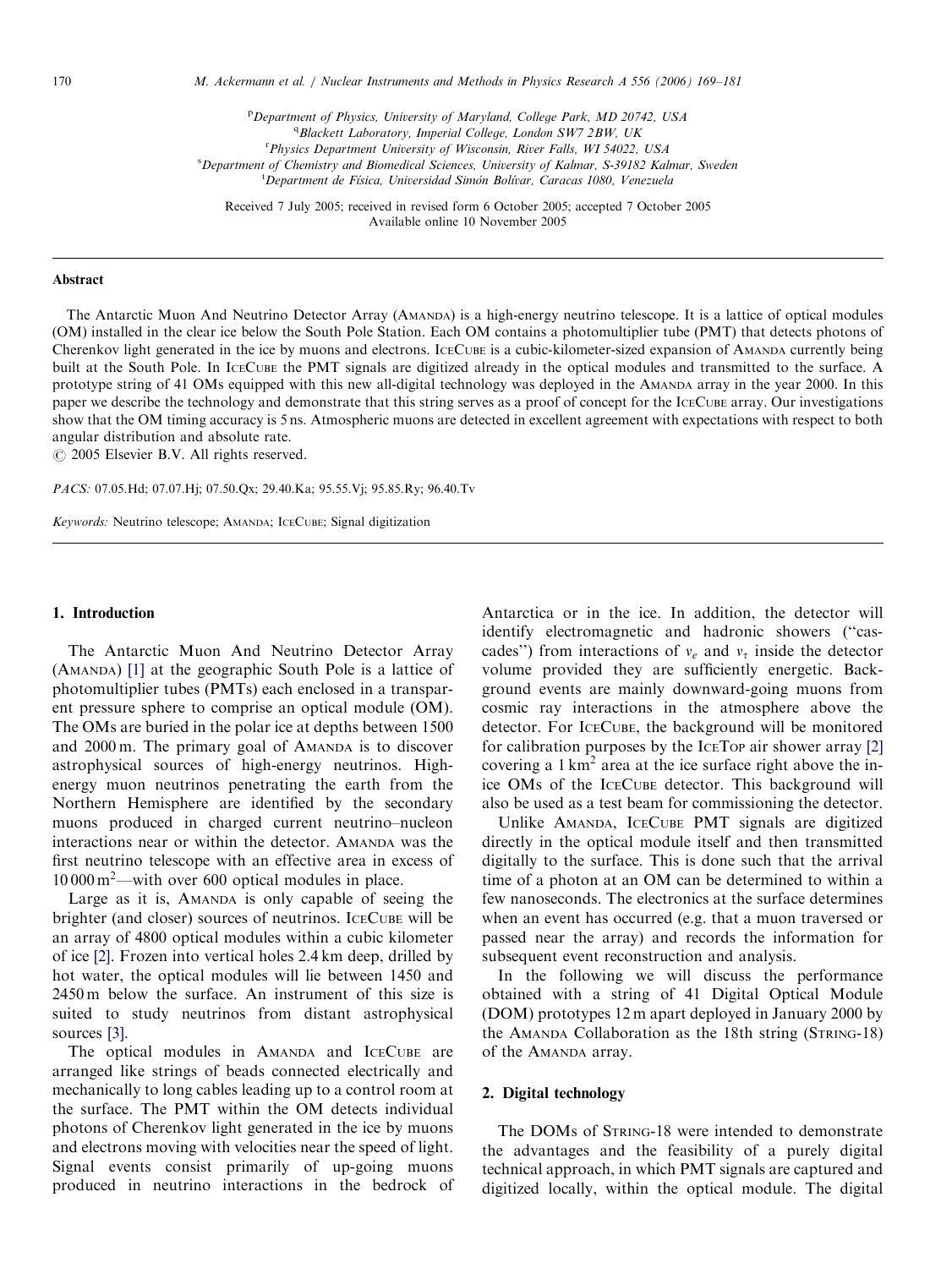data are transmitted to the surface using the twisted pair copper conductors that also bring power and control signals to the DOMs. We will discuss the design, data taking and data analysis of STRING-18.

# 2.1. Concept

Very large high-energy cosmic neutrino detectors require photomultiplier tubes to be located far from the signal processing center. The completed AMANDA detector represents an evolution of signal transmission technologies from coaxial cable to twisted copper pair to optical fiber. In all these cases, the analog signals are brought to the surface, where they are digitized and processed.

The longer cable lengths, the much larger number of PMTs of ICECUBE and the requirements of a larger dynamic range for PMT pulses and improved time resolution, as compared to AMANDA, have led to the development of a data-acquisition technology with the following features:

- (1) Robust copper cable and connectors between the surface and the modules at depth.
- (2) Digitization and time-stamping of signals that are unattenuated and undispersed.
- (3) Calibration methods (particularly for timing) that are appropriate for a very large number of optical modules.

The PMT anode signal is digitized and time-stamped already in the optical module. Waveform digitization, in which all the information in a PMT anode signal is captured, is incorporated. The time calibration procedure is both accurate and automatic.

There are three fundamental elements to the data acquisition architecture of ICECUBE and STRING-18:

- The Digital Optical Module (DOM), which captures the signals induced by physical processes and preserves the information quality through immediate conversion to a digital format using an innovative ASIC, the Analog Transient Waveform Digitizer (ATWD [\[4\]](#page-12-0), see Section 2.2.4.1).
- A Network, which connects the highly dispersed array of optical modules to the surface data acquisition system (DAQ) and provides power to them.
- A Surface DAQ, which maintains a master clock timebase and provides all messaging, data flow, filtering, monitoring, calibration, and control functions.

# 2.2. Digital optical module (DOM)

The basic elements of the DOM are the PMT for detection of Cherenkov light, a printed circuit board (PCB) for processing signals, a HV generator for the PMT, and an optical beacon consisting of LEDs for calibration purposes all within the glass pressure housing. The general physical layout of a DOM is shown in [Fig. 1](#page-3-0).

#### 2.2.1. Pressure housing

The spherical glass pressure housings are standard items used in numerous oceanographic and maritime applications. The most important qualities are mechanical reliability, cost, optical transmission, low radioactivity, and low scintillation of the glass. For STRING-18 ''Benthospheres'' are used, a trade-name of Benthos, Inc.

#### 2.2.2. Photomultiplier

The optical sensor of the DOM is a large (8 in. diameter) hemispherical 14-stage photomultiplier tube, the Hamamatsu R5912-02 with a gain of  $4 \times 10^8$  at the typical operational voltage of 1400 V. These large PMTs offer good time-resolution, as indicated by a transit-time-spread (TTS) for single photoelectron pulses of about 2.5 ns rms. Despite their large photocathode area, these PMTs alone<sup>2</sup> generate only 300 Hz or less of dark noise pulses at temperatures below freezing and 1400 V. The photocathode sensitivity extends well into the UV. The reception of Cherenkov photons is limited by the optical transmission of the glass pressure sphere at 350 nm. The PMT HV generator is a multi-stage voltage multiplier with an oscillator running at a few tens of kHz. It converts the electrical power transmitted via copper cable down into the ice to a high voltage for the PMT.

For each photon that produces a single photoelectron, the PMT produces pulses that have characteristic rise (fall) times of 7 (11) ns. Due to the stochastic nature of the PMTs electron multiplication process, single photoelectron pulses display significant variations in pulse shape and amplitude. The measured integrated charge distribution of the deepest DOM (DOM  $#1$ ) is shown in [Fig. 2](#page-3-0). The peak to valley ratio is very good for an 8 in. photomultiplier.

#### 2.2.3. Optical beacon

Each of the STRING-18 DOMs is equipped with six GaN LEDs, which emit predominantly in the near-UV at 370 nm. The luminous intensity and the pulsing rate may be varied over a wide range under software control. At their brightest, these beacons can be seen by OMs up to distances of 200 m. The pulse width is 5 ns. The LEDs are broad angular emitters, spaced at  $60^\circ$  around a vertical axis, and are canted over by  $45^\circ$  to produce a roughly hemispherical source.

#### 2.2.4. Signal processing circuitry

[Fig. 3](#page-4-0) shows the principal components of the Digital Optical Module signal processing circuitry: the analog transient waveform digitizer (ATWD), a low-power custom integrated circuit that captures the waveform in 128 samples at a rate<sup>3</sup> of  $\sim 600 \text{ MHz}$ ; a fast ADC operating at<sup>3</sup>  $\sim$ 30 MHz covering several microseconds; a FPGA that

 $2$ The dominant source of noise of the integrated OM is the glass of the pressure sphere which leads to a total of about 1 kHz noise pulse rate.

<sup>&</sup>lt;sup>3</sup>The sampling speeds in ICECUBE are different from those chosen for STRING-18.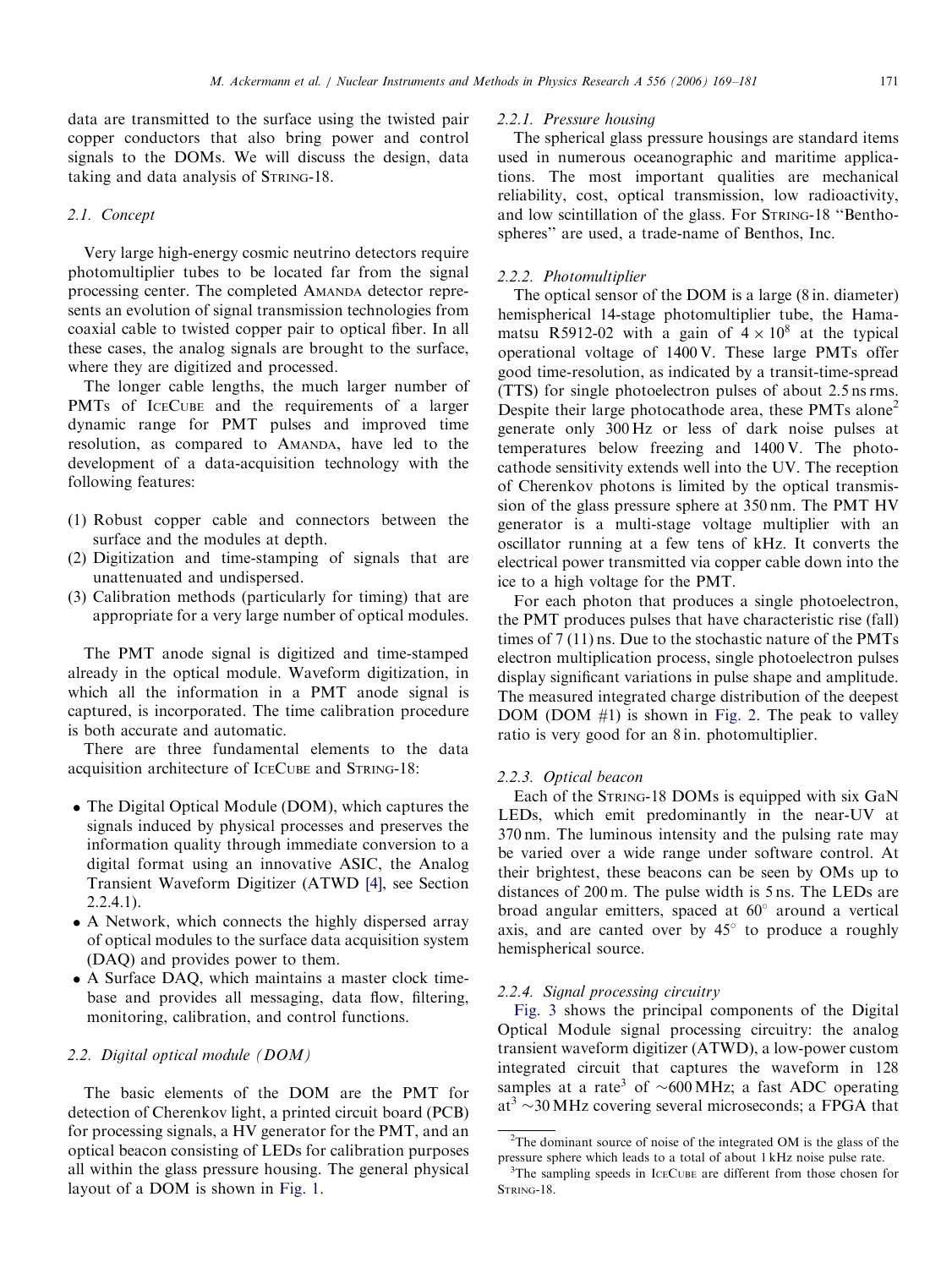<span id="page-3-0"></span>

Fig. 1. Schematic profile view of a STRING-18 Digital Optical Module, showing pressure sphere, optical coupling gel, photomultiplier, digital signal processing board (DOM PCB), LED flasher board, PMT base, and electrical penetrator.



Fig. 2. Measured integral charge distribution of DOM #1. Most of the histogram is single photoelectron noise pulses.

provides state control, time stamps events, handles communications, etc.; a low-power 32-bit ARM CPU with a real-time operating system. A very stable  $(\delta f / f \sim 5 \times 10^{-11})$ over  $\sim$ 5 s) Toyocom 16.8 MHz oscillator is used to provide clock signals to several components. Short cables connecting adjacent DOM modules enable a local time coincidence (see Section 2.3.1), which eliminates most of the  $\sim$ 1 kHz of noise pulses when enabled.

The DOM is operated as a slave to the surface DAQ. Upon power-up, it enters a wait state for an interval of a few seconds, to permit downloading of new firmware or software. If no messages are received before time-out, the DOM will boot from Flash memory and await commands.

Normal operation of the DOM is dominated by a datataking state (see Section 2.2.4.1). In addition, a local-time calibration process is periodically invoked, so that the local DOM time may be ultimately transformed to master clock time with nanosecond accuracy (see Section 3). The time calibration process appears as a separately scheduled thread, with no deleterious impact upon the data-taking state. Other active threads are message receive/send and data transmission, also invisible to the data-taking process. There are several calibration modes, such as running optical beacons, during which normal data-taking of the respective DOM is inactive.

Low power consumption was a high priority for the development of the DOM circuitry because electrical power is limited at the South Pole. Each STRING-18 prototype DOM uses only 3.5 W when booted up and transmitting data. An important feature in this respect is the power consumption specific to the PMT pulse capture process since electronic devices operated at high frequencies usually impose significant demands.

2.2.4.1. PMT pulse capture. The DOM is equipped with innovative circuitry that is well-matched to the PMT pulse characteristics and dynamic range. The DOM concept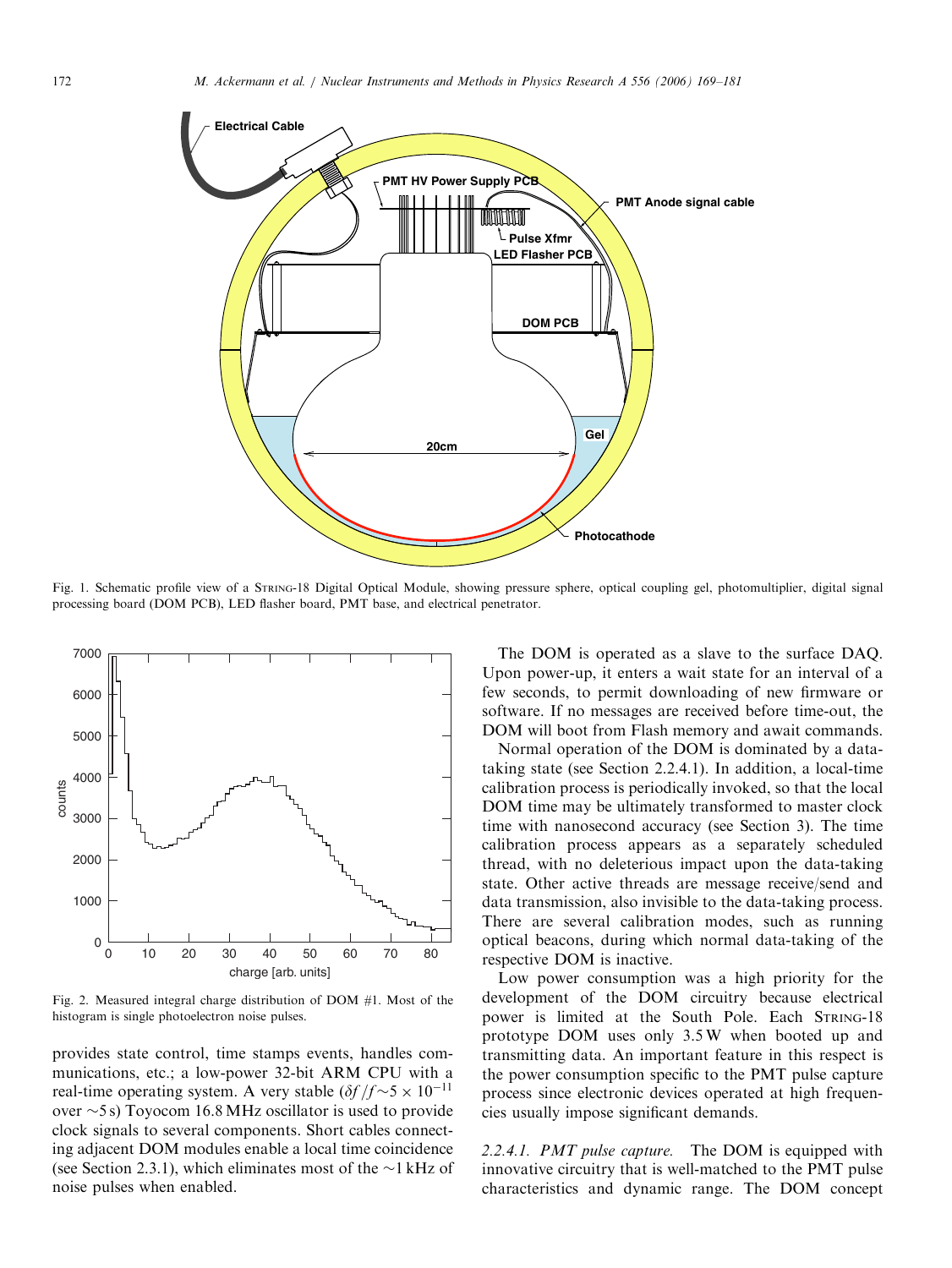<span id="page-4-0"></span>

Fig. 3. Block diagram of the digital optical module signal processing circuitry.

takes advantage of the fact that, most of the time, no PMT pulses are present: The average time between pulses is about 2 ms. Circuit activity need occur only when pulses appear. The waveform (pulse shape) capture capability is realized through a custom switched capacitor array based Application Specific Integrated Circuit (ASIC) designed at Lawrence Berkeley National Laboratory (LBNL), the Analog Transient Waveform Digitizer (ATWD) [\[4\].](#page-12-0) The DOM has two such ATWDs with identical tasks for fast switching from one digitizing ATWD to the other ATWD. This minimizes the dead time due to the digitization process.

The ATWD has four channels, each with 128 samples, that synchronously record different input waveforms. Its employment in the DOM is particularly advantageous because its power consumption is only 200 mW. The ATWD performance combination of up to a GHz sampling speed with very low power dissipation is unmatched by any single commercial device for waveform capture. The DOM prototypes in STRING-18 are equipped with a  $15\times$  and a  $3\times$  gain channel (see Fig. 3). The third channel is routed to an analog multiplexer (MUX) that can connect to various internal signals for diagnostic purposes. The fourth ATWD channel in STRING-18 DOMs is permanently connected to the DOM internal clock, for calibration and monitoring of the ATWD sampling speed.

The upper limit of linearity in pulse height for the lower gain channel of the ATWD was found to be about 150 photoelectrons for a single pulse. This was achieved without extensive optimization of PMT voltages and threshold.

The waveform capture process is initiated by a ''launch'' signal derived from a discriminator connected to the signal path. The capture process stores waveform samples as analog voltages on four internal linear capacitor arrays.



Fig. 4. Waveform likely caused by a down-going muon recorded in the DOM closest to a reconstructed track.

A single DC current applied to the ATWD controls the sampling speed. For STRING-18 we have chosen to capture the pulse shape at 600 MHz (1.7 ns/sample). This high speed capture is useful for characterizing PMT signal shape with good resolution and for other diagnostic purposes. All four channels within an ATWD are sampled synchronously, with aperture variations between channels measured to be less than 10 ps. Fig. 4 shows a particularly feature-rich example of a waveform as recorded by an ATWD with its high-gain channel. The data were obtained with zero suppression and data compression (see Section 2.3) in place. Due to the zero suppression all values below the threshold of  $200<sup>4</sup>$  are represented as the threshold

<sup>&</sup>lt;sup>4</sup>Corresponding to a quarter of the average single photoelectron amplitude with respect to a baseline level of 100.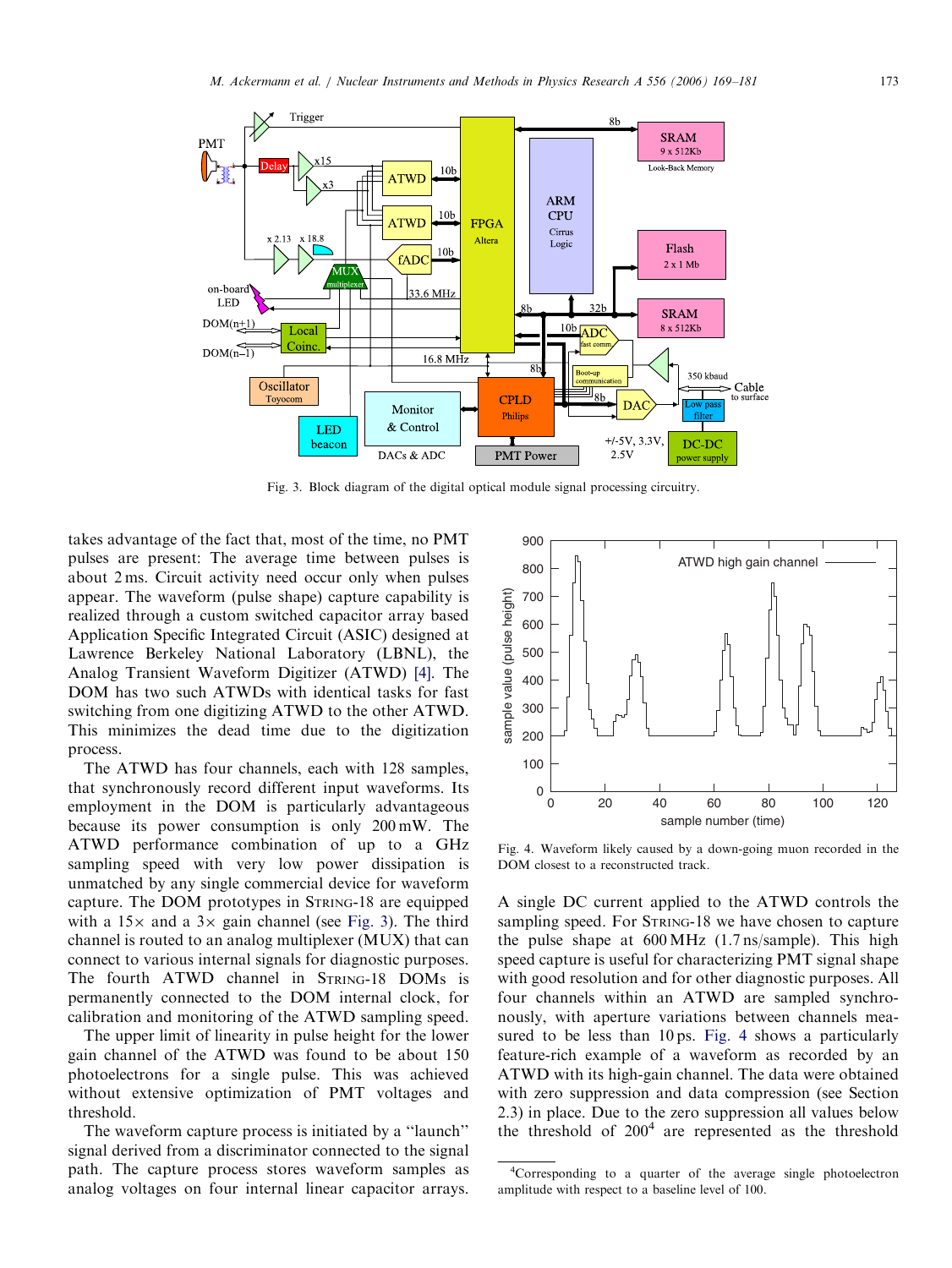value. The muon track reconstruction discussed later in Section 5.2 indicates that the PMT signal was caused by a down-going muon with this DOM being the closest to the muon track. This plot demonstrates the capability of separating individual pulses and other details within the ATWD waveform. Recording the full structure of waveforms will aid in reconstructing complex events.

For waveforms that exceed the ATWD capture interval, sampling at a lower frequency is sufficient to capture relevant information at later times. For this purpose, the DOM is equipped with a 10-bit low-power  $fADC^5$ , operating at the DOM local clock frequency of 33.6 MHz. The PMT signal in this path is stretched to match the lower sampling rate.

2.2.4.2. Local time. Each PMT hit must be time-stamped such that correlated hits throughout the detector meet the relative timing accuracy requirement of 5 ns rms. This is accomplished within the DOM using a two-stage method that produces a coarse time-stamp and a fine time-stamp. The STRING-18 DOM FPGA maintains a 54-bit local clock running at the DOM 33.6 MHz clock frequency. Once data reach the surface, the local time units as defined by the local clock reference are transformed to master clock units, and are ultimately linked to GPS (see Section 3). The 33.6 MHz is obtained by frequency-doubling the freerunning Toyocom 16.8 MHz quartz oscillator.

The PMT signal triggers a discriminator. The discriminator pulse is then resynchronized to the next DOM clock transition edge providing the coarse time-stamp. At 33.6 MHz, this coarse time-stamp has a time quantization of 29.8 ns. The resynchronized pulse of the discriminator provides the ATWD ''launch'' signal. The synchronous launching causes the PMT signal to arrive within a oneclock-cycle wide time window at the ATWD. The leading edge<sup>6</sup> of the PMT signal waveform within the ATWD record will occur somewhere within this particular 29.8 ns interval. This is the ''fine time-stamp'' which provides the desired time resolution of less than 5 ns.

For this to work, the PMT signal must be delayed sufficiently such that the leading edge of the signal always appears well after the ATWD sampling action has begun. An overall delay of about 75 ns is needed to accommodate both the coarse time-stamp random delay and the propagation delay of the trigger processing path the circuitry. In the STRING-18 DOM prototypes, a coil of coaxial cable of 15 m length was employed for this purpose.

## 2.3. Network: data link to the surface

All timing calibration, control, and communications signals between a given DOM and the surface DAQ are provided by one conventional twisted pair of 0.9 mm

diameter copper conductors. This pair also supplies power to the DOM. The resulting cable link is both cost-effective and robust, since the number of connections needed for all functionality is minimal. The twisted pairs are assembled first in double pairs, as ''twisted quads'', and enclosed in a common sheath. The required number of twisted quads per string are then wrapped around a Kevlar strength member and covered with a protective sleeve. Breakouts of individual quads to facilitate connections to the DOMs are introduced at the appropriate positions.

The gross bandwidth across this 2.5 km long copper cable reached in STRING-18 was about 35 kB/s. With two ATWD waveform channels of 128 10-bit sample values each and an fADC of 256 10-bit samples the data size of a hit is 640 bytes not accounting for overhead. The hit rate in STRING-18 is about 500 Hz while the single pulse rate is about 1 kHz.<sup>7</sup> The resulting data rate is in excess of  $300 \text{ kB/s}$ which clearly exceeds the available bandwidth.

We have developed two methods to reduce the amount of data to be transferred from the DOM to the surface: local coincidence and data compression.

## 2.3.1. Local coincidence

The DOM noise rate is approximately 100 times greater than the rate induced by high-energy muons. Unlike hits due to high-energy particles, noise hits in one DOM occur uncorrelated with hits of neighboring DOMs, i.e. primarily as geometrically isolated hits. A local coincidence requirement, imposed in the ice, selects predominantly only interesting hits for transmission to the surface. Each DOM communicates with its nearest neighbors by means of a dedicated short copper wire pair. The DOM is capable of sending and receiving these short signals in a full duplex mode across these wires. Once a DOM has triggered an ATWD, it sends signals to each of its neighbors. Meanwhile, a DOM is receptive to pulses from either or both of its neighbors. In local coincidence mode, only when this pulse arrives, will the DOM digitize, store, and subsequently transmit the time-stamped data to the surface.

#### 2.3.2. Data compression

Since the local coincidence requirement eliminates a small fraction of real events [\[5\],](#page-12-0) an alternative compression of all data including the noise hits has been developed. The waveforms captured by a single ATWD channel or the fADC are similar to a facsimile scan line. The original facsimile encoding standard [\[6\]](#page-12-0) is based on ''run-length'' encoding followed by Huffman encoding [\[7\]](#page-12-0) with a

<sup>5</sup> This fADC is a fast, 10-bit, parallel-output, pipeline ADC.

<sup>&</sup>lt;sup>6</sup>More sophisticated methods than the leading edge to determine the fine time-stamp can be easily envisaged.

<sup>&</sup>lt;sup>7</sup>The discrepancy of the pulse and hit noise rates is caused by the significant correlation of the noise—i.e. a single hit on average contains two pulses. The noise is mainly caused by radioactive decays in the glass of the pressure spheres and subsequent luminescence. The slow decay of the luminescence gives rise to the intrinsic correlation of the noise.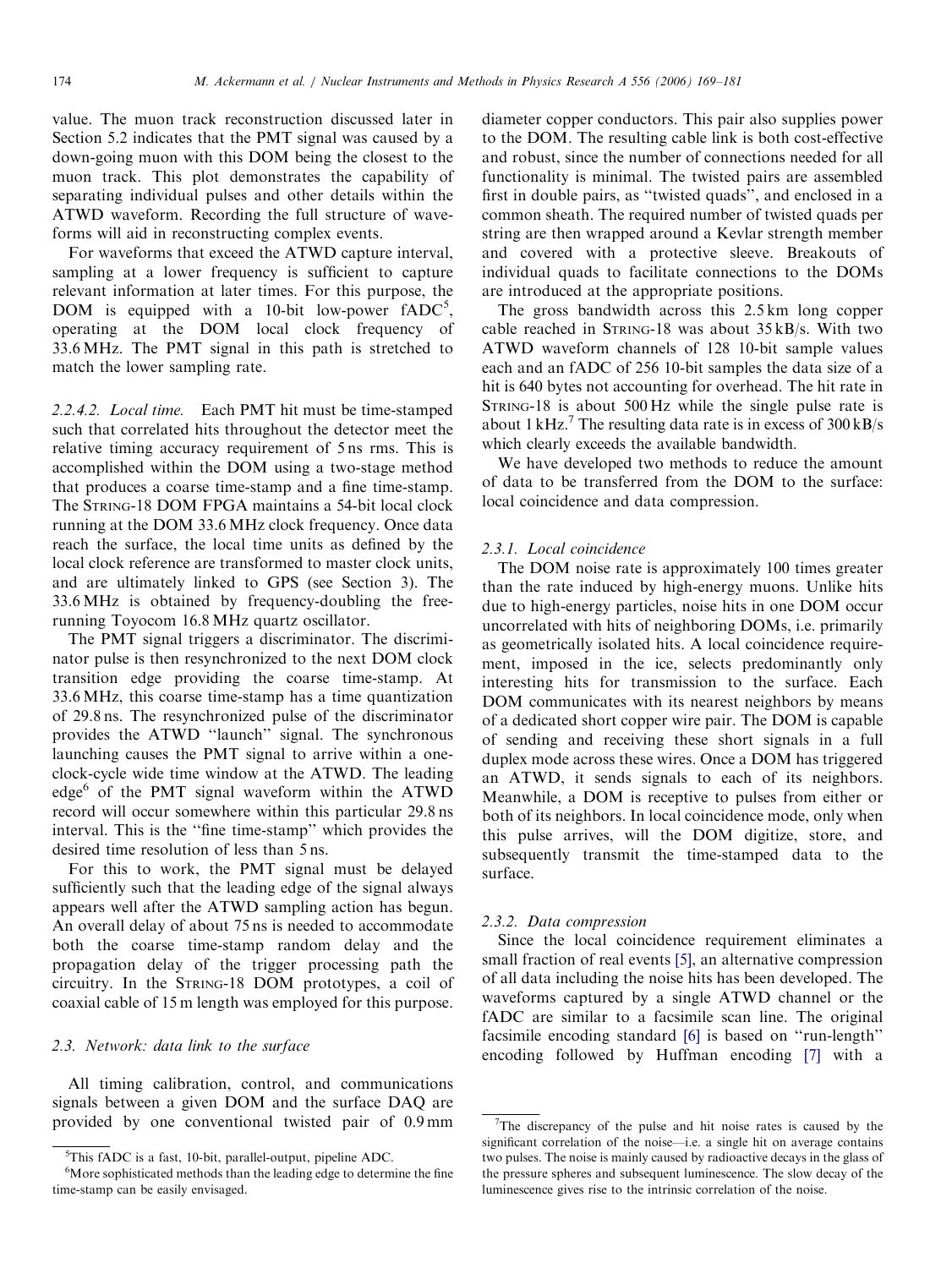fixed, immutable, Huffman code. The adaptation of this idea to the digital waveform data has led us to a 4-step algorithm:

- (I) Gain channel selection: In most cases a waveform does not saturate or exceed the dynamic range of the high-gain channel of the ATWD. In these cases the low-gain channel information is redundant and discarded. However, should the high-gain channel saturate this channel is discarded and instead the low-gain channel data is preserved.
- (II) Zero suppression: The main purpose of this step is to reduce the entropy of the data set which makes the subsequently applied compression algorithms work more efficient. A threshold of a quarter of the average single photoelectron pulse height is applied to the data of the highest gain channel. This equivalent of a discriminator threshold is then subtracted from all sample values. Resulting negative values are set to zero.
- (III) Run-length encoding: This compression step replaces sequences (''runs'') of consecutively repeated values with a single number prefixed by the length of the run. In the standard definition of run-length encoding the prefix count denotes occurrences and hence is always non-zero. In order to further gain efficiency for the compression in the subsequent *Huffman-lite* algorithm we choose to take the number of consecutive repetitions instead i.e. the prefix count is one less than with the standard definition and sample values occurring only once are prefixed with a zero. As a consequence about 50% of the resulting code are zeros.
- (IV) Huffman-lite encoding: Huffman coding simply uses shorter bit patterns as a replacement for more frequent values in the input stream than for rarely occurring values. We have reduced this concept to Huffman-lite in order to save computing resources. The bits used for zeros are minimized while we make no attempt to compress finite values. We convert a zero value ''0'' to a single bit '0'. In order to identify finite values these are preceded by a single high bit '1'.

For the STRING-18 configuration this compression reduces the data portion to 15 bytes per hit on average which is a factor of 40 down from the uncompressed data volume. In STRING-18 this compression algorithm is executed by the CPU in the DOM.

The STRING-18 data presented in Sections 4 and 5 have been obtained using the compression to save bandwidth but without the local coincidence criterion to maximize the number of contributing DOMs and for straightforward comparison with the simulation based on the AMANDA detector and its trigger logic (see Section 5.3).

## 2.4. Surface DAQ

At the surface, the copper cables leading up from the DOMs are connected to custom communications cards (DOMCOM cards) in five industrial PCs with a Linux operating system. Aside from the DOMCOM cards all components of the surface DAQ are commercial hardware. The DOMCOM cards can be thought of as specialized serial ports for communicating with the DOMs with additional functions for powering on and off each DOM, and sending and receiving time calibration pulses. The five DOMCom PCs and a sixth, master control PC are connected by an Ethernet network. This network is then accessible via the South Pole station LAN and, at certain times during the day, to the outside world via satellite connection. The principal task of the surface DAQ is to allow one to take control of and communicate with the DOMs in the ice for calibration and monitoring purposes and to collect data from the optical sensors.

FPGA logic in the DOMCOM boards provides input and output FIFOs connected to  $UARTs^8$  in the DOMCOM boards. The UARTs in turn drive the communications circuits. Byte-wise communications of the DOMCOM interface to the DOMs is provided by a Linux kernel module device driver. By writing to and reading from FPGA registers mapped to port addresses the kernel driver allows Linux programs to communicate with the DOMs.

A suite of DAQ programs has been written to provide user interfaces for monitoring, control (HV settings, etc.) and data-taking purposes. Also, tools are available to reconfigure STRING-18 in many respects. Almost all of the components in the DOM can be reprogrammed after it is deployed in the ice. These include the DOM boot PROM, the code executed by its CPUs, and the FPGAs of both the DOM and the DOMCom card. For example, high speed communication and data compression in the DOM were implemented after the deployment and substantially improved the performance for physics data-taking.

## 3. Local to global time transformation

The (local) time stamp for a photon in a DOM must be converted to a global, i.e. array-wide time base, in order to be compared with hits in other DOMs. Correlation with events in nearby detectors, e.g. AMANDA and ICETOP, or much more distant detectors (satellites, other telescopes) requires converting the global time to universal time. Therefore, a critical requirement is the ability to calibrate the DOM local oscillator against a master clock at the surface.

# 3.1. Global time distribution

A GPS clock at the South Pole represents this masterclock for STRING-18. Its 10 MHz output is coupled to a

<sup>8</sup> A UART or universal asynchronous receiver–transmitter translates between parallel bits of data and serial bits.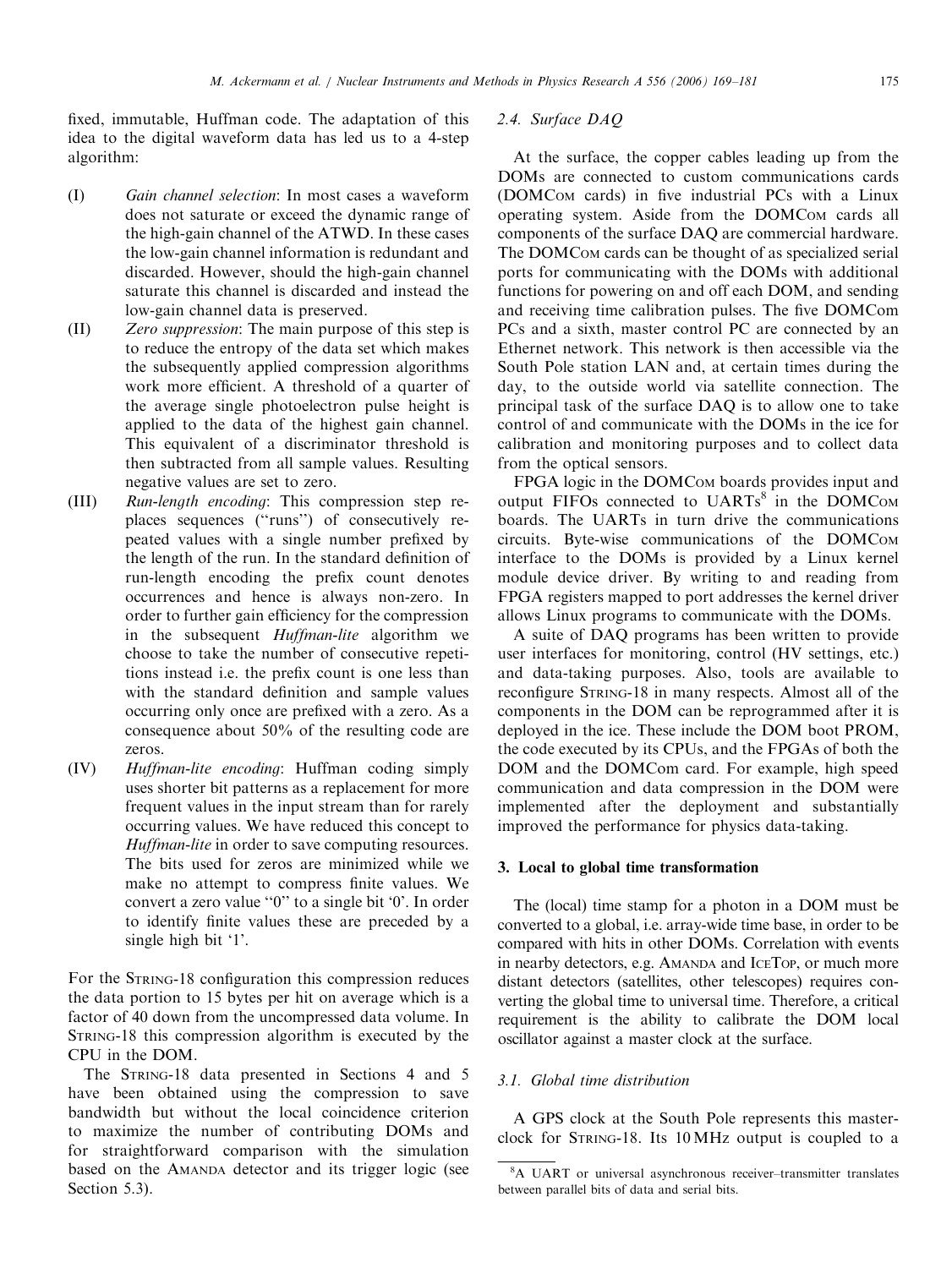special phase-locked loop on a clock distribution circuit. This PLL was set to give a frequency of 16.8 MHz in order to match the frequency of the local oscillators in the DOMs. The 16.8 MHz signal is fed to each DOMCOM board in the five DOMCOM PCs where an additional PLL produces both 16.8 and 33.6 MHz phase-locked signals. The time jitter introduced by the PLL distribution system was measured to be less than 1 ns.

## 3.2. Reciprocal active pulsing

Timing pulses sent down the string to a DOM at known time intervals are used to determine relative frequency. In response to the calibration pulse received at the DOM, after a well-defined delay  $\delta t$ , a bipolar signal identical to the one sent down the string is sent back to the surface. With the pulses sent in both directions the offset of the two clocks at the surface and in the DOM are determined. The left part of Fig. 5 depicts the transmission of the timing pulse from the surface down to the DOM while the righthand side shows the transmission in the reverse direction with the same DOM and DOMCOM combination. It is important that the circuitry for generation and recording of the timing pulse be identical at the DOM and at the DOMCOM card and that the treatment is the same in both places. This way, the shapes of the pulses sent down and up are identical and can be analyzed in the same way to determine the time mark. This procedure yields an overall delay  $t_{rt}$  for the full round-trip. With the same signal treatment at the surface and in the DOM, one gets

$$
t_{\rm up} = t_{\rm down} = \frac{1}{2}(t_{\rm rt} - \delta t). \tag{1}
$$



Fig. 5. General concept of the Reciprocal Active Pulsing (RAP) method for time calibration.



Fig. 6. The timing pulse emitted by the DOMCOM card recorded over a  $15 \,\mu s$  period as received by the DOM.

This calibration method is called Reciprocal Active Pulsing (RAP) [\[8\].](#page-12-0) It maps the local clock counter values in the DOM and the hit time-stamps to the global time.

Fig. 6 shows the shape of the timing pulse observed by the DOM at the end of a  $\sim$ 2 km cable for a bipolar squarewave pulse injected by the DOMCOM card. The pulse displays the effect of cable attenuation and dispersion. The pulses are recorded at surface and at depth by fADCs whose sampling rates (16.8 MHz) are fixed by either the local oscillator in the DOM or the master clock on surface. The shapes of the pulses received by the DOMs and the DOMCOM cards are similar and indeed allow for the identical treatment.

Two methods were used to determine a reference time mark on the pulse:

- The intersection of the baseline voltage (linear fit) with the negative-going slope of the leading edge.<sup>9</sup>
- The intersection of the crossover point (linear fit) with the extrapolated baseline.

We found that leading edge timing is least sensitive to variations in component values such as temperature variations after powering up. Crossover timing, however, gives better time resolution and has less jitter from one time calibration cycle to another. It was found that temperature drifts that show up in the crossover timing change the times  $t_{\text{up}}$  and  $t_{\text{down}}$  in identical amounts because the drifting electronic components affect both the up-going and the down-going pulses in the same way. This implies that the effect cancels for the calibration of the local time. Moreover, the observed drifts are very slow, less than 15 ns in

<sup>&</sup>lt;sup>9</sup>Tangent to the inflection point of a cubic function fit to the leading edge.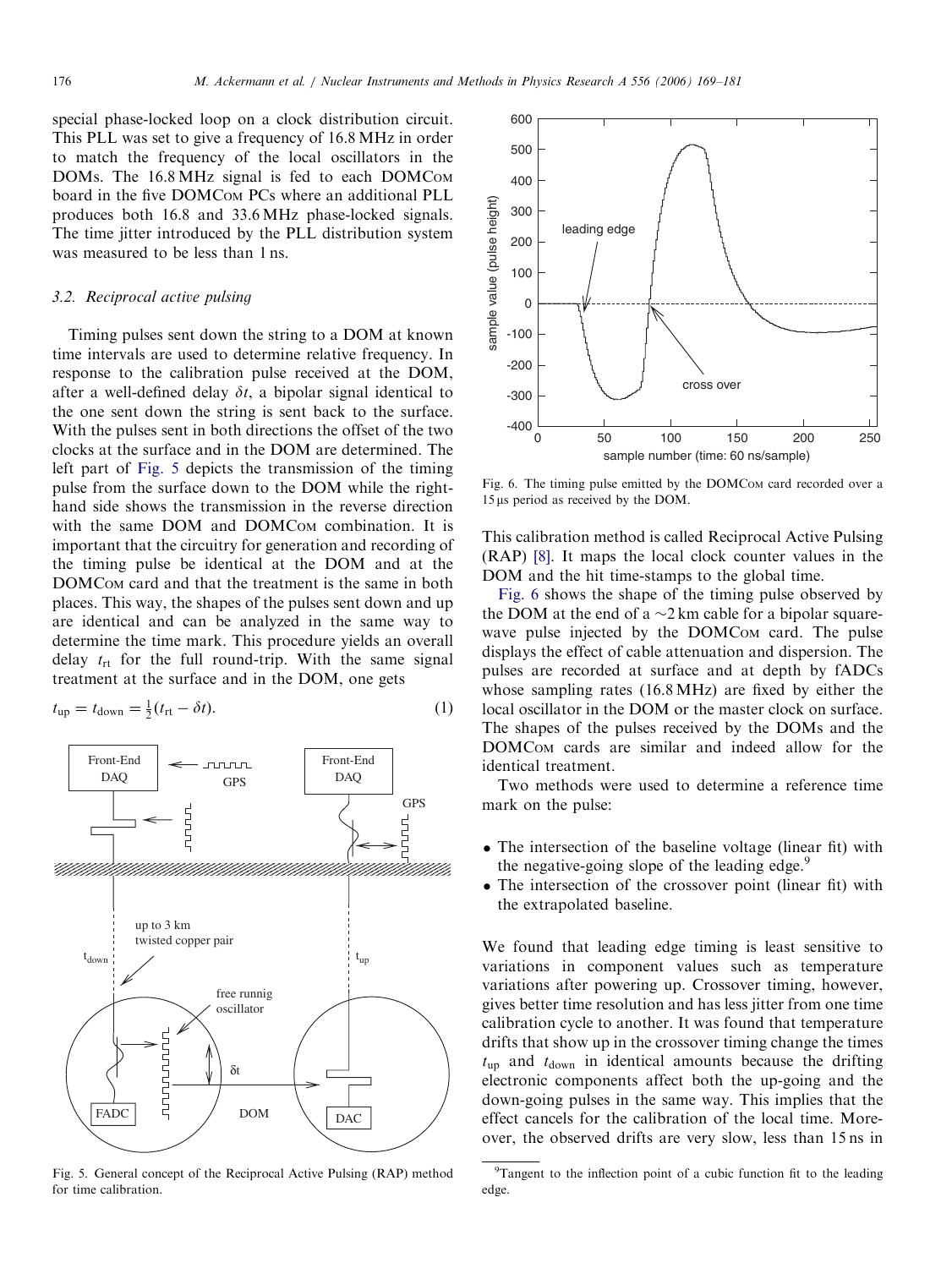<span id="page-8-0"></span>

Fig. 7. Measured round-trip time  $t_{rt}$  from successive RAP calibrations for a DOM at 2 km depth.

1 h. Therefore, we have used the crossover timing to obtain the local to global time calibration. Fig. 7 shows the measured round-trip time  $t_{rt}$  (see Eq. (1)) over a period of 1 h for a DOM at 2 km depth employing the crossover timing. The jitter is 1.1 ns rms, which is a relative error of only  $4 \times 10^{-5}$ .

Performing these clock calibrations automatically every 10 s—as was done during data-taking with STRING-18 consumes negligible bandwidth. We will demonstrate in Section 4.1 that this RAP method at this repetition rate provides a timing accuracy of better than 5 ns for the pulse times of a DOM.

## 4. Studies with optical beacons

To study the performance and uniformity of STRING-18 we have performed various dedicated data-taking runs operating the optical beacons of all available DOMs.

#### 4.1. Timing accuracy

In order to determine the timing accuracy of the RAP calibration procedure described in Section 3 we have observed the light emitted by the LED beacon of one DOM by two neighboring DOMs. The beacon is set to a very bright output operation mode. For short distances the light front created at the beginning of a flash is to a good approximation unaffected by scattering in the ice as photons undergoing scattering fall behind the front. As long as there are enough photons as part of the light front, this front moves with the speed of light in the ice,  $c/n$ , where  $n$  is the refractive index. Hence, this light flash provides a reference time signal.

Fig. 8 shows the measured time difference of the arrival times of this light front at both DOMs corrected for the propagation time of the light from one DOM to the other. One observes a distribution with a square root variance of



Fig. 8. Relative timing accuracy of a pair of DOMs measured with a neighboring flashing beacon.



Fig. 9. Attenuation of light from the optical beacon as a function of the distance from the source.

7.5 ns. The jitter includes effects of the PMT timing and the RAP procedure. Accordingly, this provides an upper limit for the timing accuracy of the RAP calibration process. Since both DOMs contribute to the variance of the observed time difference, the accuracy for an individual DOM with respect to the global surface time is about 5 ns.

# 4.2. Light propagation in the ice

We have studied the propagation of the LED light from the optical beacon (see Section 2.2.3) through the ice. From the beginning of AMANDA operations, it has been crucial to establish an understanding of the properties of the glacial ice at the South Pole [\[9\].](#page-12-0) Today the optical properties of the ice are mapped over the full relevant wavelength and depth range [\[10\]](#page-12-0) using the analog optical modules.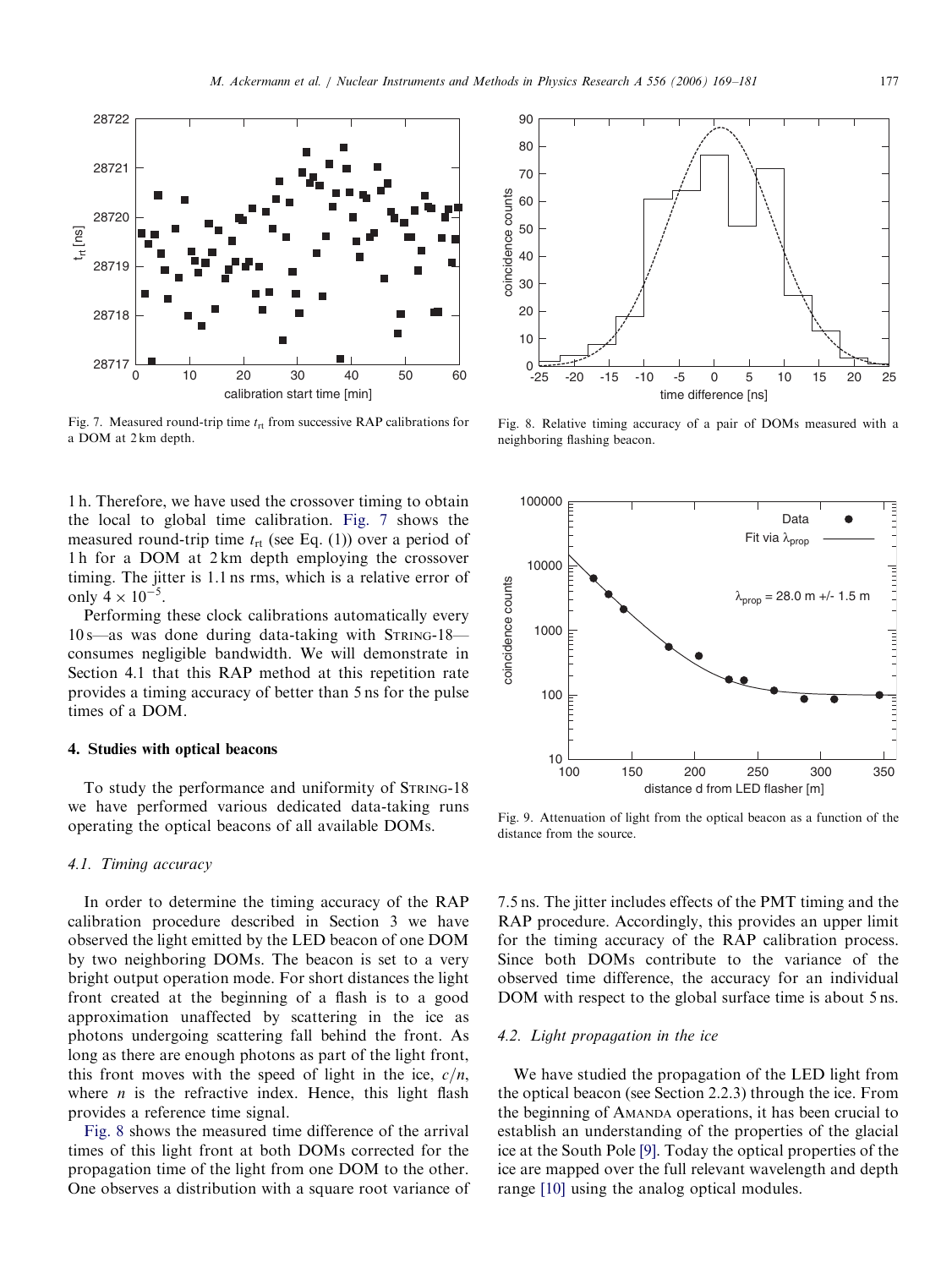

Fig. 10. LED photon arrival time distribution due to scattering through 143 m of ice.

Using a configuration similar to the one discussed in Section 4.1 we have used the flashing beacon in a DOM and observed the light in two other DOMs, one being the next neighbor to it. Here, the other observing DOM can be any other one along the string. [Fig. 9](#page-8-0) shows the coincidence counts of the two observing DOMs as a function of the distance d of the second observer DOM from a flasher at a depth of 1993 m below the ice surface. The first observing DOM as a neighbor to the beacon is close enough to observe every emitted flash. For DOMs further away photon counting in coincidence with the neighbor DOM is possible. The combined effect of scattering and absorption in the ice leads to a fall off of the light intensity  $I$  with an effective propagation length parameter  $\lambda_{\text{prop}}$ :  $I(d) \propto$  $\exp(-d/\lambda_{\text{prop}})/d$  [\[11\]](#page-12-0). Random coincidences of the two observing DOMs due to the dark noise of the distant  $DOM^{10}$  yields an additional offset  $c_2$  independent of the distance. From fitting  $c_1 \exp(-d/\lambda_{\text{prop}})/d + c_2$  via  $c_1$ ,  $c_2$ and  $\lambda_{\text{prop}}$  we obtain  $\lambda_{\text{prop}} = 28.0 \pm 1.5 \,\text{m}$ . With the described setup  $\lambda_{\text{prop}}$  represents a measurement of the average propagation length at depths between 1750 m and 1880 m. This is in excellent agreement with previous findings with the analog technology [\[10\].](#page-12-0)

With the same setup we have also observed the arrival time distribution of the photons at the distant DOM (see Fig. 10). Here, the DOM next to the beacon provides the reference for the time of the flash. The time distribution is shifted to account for the time it takes light to traverse the ice without scattering from the beacon to the distant DOM (delay time distribution). The arrival time distribution for the DOM next to the beacon can be neglected as discussed in Section 4.1. Fitted to the data is a gamma distribution

$$
f(t|t_0, \alpha, \beta) = (t - t_0)^{\alpha - 1} \frac{\beta^{\alpha} e^{-\beta(t - t_0)}}{\Gamma(\alpha)}
$$
 (2)

for  $t - t_0 > 0$  with a shape parameter  $\alpha > 0$  and a scale parameter  $\beta > 0$ . Such a gamma function was found to describe the arrival time distributions reasonably well with scattering and absorption in ice or water for the case of an isotropic, monochromatic and point-like light source [\[12,13\].](#page-12-0) The observed time distribution with the DOM follows this known behavior. As an additional parameter to the usual definition of a gamma distribution in Eq. (2) we have introduced  $t_0$  to account for possible timing errors of the DOM. It turns out that  $t_0$  is compatible with zero which is consistent with the results presented in Section 4.1.

## 5. Performance and analysis with atmospheric muons

Atmospheric muons provide a test beam for neutrino telescopes, as was demonstrated by AMANDA [\[14\].](#page-12-0) We will use it here to demonstrate the performance of STRING-18.

# 5.1. Down-going muons

The vast majority of the atmospheric muons that reach the detector travel at near the vacuum speed of light. The zenith angle distribution is peaked in the downward direction. We have compared the coincidence hit times of the DOMs with the hypothesis of a straight down-going muon, i.e. we have subtracted the time it takes the muon from the upper DOM to the lower one from the hit time differences. [Fig. 11](#page-10-0) shows the distribution of these time differences under the condition that at least four DOMs of the string registered the event. On the left of [Fig. 11](#page-10-0) we show the distribution of time differences of a particular pair of DOMs. The two DOMs are 108 m apart. The righthand side of [Fig. 11](#page-10-0) shows an accumulation of these diagrams for all available pairs of DOMs. With the hypothesis of a straight down-going muon, the peak count should be at zero. The exact location of the peak at zero to within a nanosecond, which can be seen by examining the peak region in more detail than shown, is another evidence for the accurate timing and the proper functioning of the RAP calibration method.

The asymmetry of the tails of the distribution towards negative time differences is a consequence of not quite straight down-going muons. For small zenith angles of the muon track the Cherenkov light that reaches the DOMs does indeed cause hit times that proceed from top to the bottom of the string that appear faster than the vacuum speed of light. A muon track at zenith angle  $90^\circ - \theta_{\tilde{C}}$  ( $\theta_{\tilde{C}}$  is the Cherenkov light emission angle) that intersects the string will cause all DOMs located above the intersection point to light up at once (neglecting scattering in the ice). By shifting the time differences with the hypothesis of a straight down-going muon one obtains these negative time differences. We will see in Section 5.2 that these deviations can indeed be used to reconstruct the zenith angle of the muon track.

<sup>&</sup>lt;sup>10</sup>The dark noise of the neighbor DOM can be neglected compared to the high flash rate.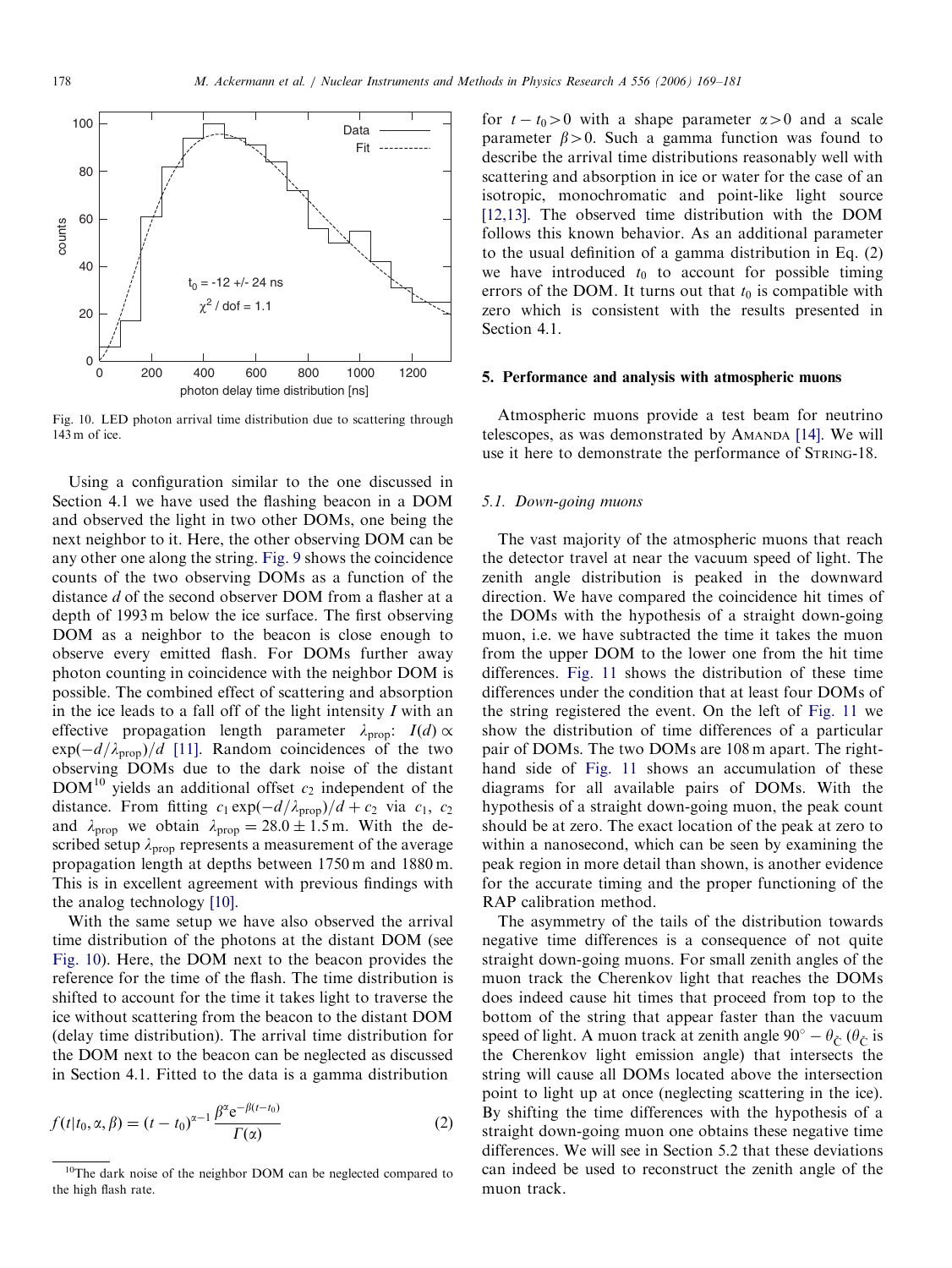<span id="page-10-0"></span>

Fig. 11. Time differences between pairs of DOMs corrected for the down-going muon hypothesis. Left: single DOM pair 108 m apart, right: all available DOM pair combinations accumulated.



Fig. 12. Time differences between all available pair combinations of DOMs as a function of the separation.

Fig. 12 shows the mean time differences of all available pairs of DOMs as a function of the separation of the DOMs. For this plot the time differences were not shifted for the down-going muon hypothesis and we require that no fewer than six DOMs have ''seen'' the muon. A linear fit to the data shows a slope compatible with straight downgoing muons traveling at the speed of light. The intercept of the fit at  $-2.3$  ns  $\pm$  7.2 ns is another indication that the local to global time transformation works.

# 5.2. Zenith angle reconstruction

In the absence of scattering and absorption in the Cherenkov medium the arrival time of the Cherenkov light from the muon at the string takes the simple analytic form of a hyperbola as a function of the depth z along the

string 
$$
[15]^{11}
$$
:  
\n
$$
t = t_0 + \frac{1}{c} \left\{ (z - z_0) \cos \theta + \sqrt{(n^2 - 1)[d^2 + (z - z_0)^2 \sin^2 \theta]} \right\}.
$$
\n(3)

Here, *d* is the minimum distance between the string and the muon track;  $\theta$  is the zenith angle of the muon;  $t_0$  and  $z_0$  are the time and the depth at which this closest approach of the muon occurs. Since  $t_0$  is not directly related to the observable hit times of the DOMs we replace it by  $t_{\text{first}} =$ observable nit times of the DOMs we replace it by  $t_{\text{first}} = t_0 + d\sqrt{n^2 - 1}/c$  which is an estimate for the time when the Cherenkov light from the point  $(t_0, z_0)$  reaches the string.<sup>12</sup>

The four parameters  $t_{\text{first}}$ ,  $z_0$ , d and  $\theta$  are to be fitted to the data. We have used the GNU Scientific Library [\[16\]](#page-12-0) to perform this nonlinear multiparameter fit. Computing the Jacobian matrix from explicit derivatives greatly improves the numerical stability and provides fit results practically independent of the initial guess of the parameters as long as they are chosen within a physically reasonable region—e.g.  $z_0$  in between the actually hit DOMs. To calculate the derivatives we have used the computer algebra system *Maxima* [\[17\].](#page-12-0) For the initial guess we have used  $d = 0$  and  $\theta = 90^{\circ}$ . The guess for  $z_0$  was computed as the average z of all hit DOMs weighted with the pulse charges. The initial value of  $t_0$  was set to the hit time of the DOM next to  $z_0$ . Eq. (3) holds for the idealized situation without scattering and absorption in the medium. The ice at the South Pole however shows scattering and absorption. By integrating the gamma function mentioned in Section 4.2 with the empirical parameters successfully used in AMANDA [\[13\]](#page-12-0) one

 $11$ We have to caution that the approximation presented as Eq. (5) in Ref. [\[15\]](#page-12-0) is wrong for all  $z - z_0 < 0$ . We have not used this approximation but the exact description of the hyperbola with our Eq. (3).

<sup>&</sup>lt;sup>12</sup>This of course disregards the initial orientation of the Cherenkov light. Scattering in the ice however largely voids this feature.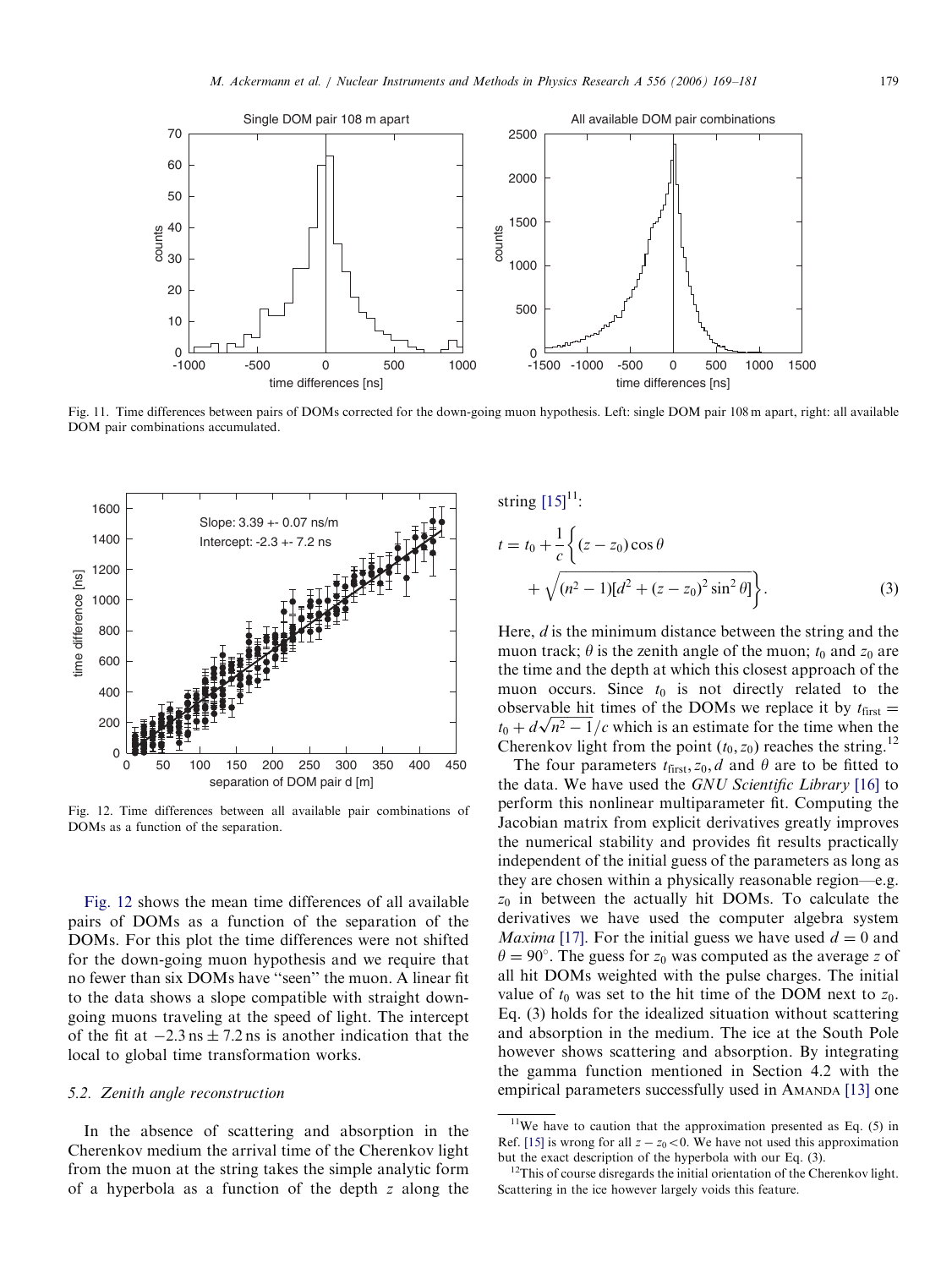

Fig. 13. Reconstructed zenith angle distribution with STRING-18 for several multiplicity conditions

obtains that the mean speed of propagation of the light is about 11 ns/m in contrast to the expectation of about 5 ns/ m based on the refractive index of ice of  $n = 1.32$ . To account for that we have replaced *n* in Eq. (3) by  $n_{\text{eff}} \simeq 3.16$ . Note that the effective opening angle of the light cone<sup>13</sup> of the produced Cherenkov light is reduced as well. This is why a simple replacement of *n* by  $n_{\text{eff}}$  in Eq. (3) is consistent.

Fig. 13 shows the zenith angle distribution as reconstructed with this method applied to STRING-18. Here, a zenith angle of zero denotes a straight down-going muon. One observes that the angular distribution falls off faster with higher required multiplicities of the number of hit DOMs. This is an effect related to the acceptance changing with increasing multiplicity. Due to the absorption of the Cherenkov light in the ice, only close by vertical tracks have a chance to be seen by all DOMs. However close a track might be, even when intersecting with the string, a horizontal track has a very low chance to light up more than only a handful of DOMs.

## 5.3. Comparison with simulation

We have compared the observed rates of muon tracks with a detailed simulation in order to verify that STRING-18 indeed performs with a homogeneous efficiency. The acceptance for muon tracks agrees with the expectations



Fig. 14. Muon tracks reconstructed with STRING-18 data and with simulated data for two multiplicity conditions.

based on the parameters of the whole light collection process i.e. the optical coupling of the ice to the pressure sphere, the glass and gel transmission and the quantum efficiency of the PMT. The simulation is based on the air shower generator CORSIKA [\[18\],](#page-12-0) a program package for muon propagation through matter MMC [\[19,20\]](#page-12-0) and the AMANDA detector simulation program AMASIM [\[21\].](#page-12-0) This simulation for the full AMANDA detector was restricted to the STRING-18 geometry.

Besides generating hit times for the DOMs the simulation also provides the zenith angle of the generated muon tracks. By applying the reconstruction method of Section 5.2 to the simulated hits, one can study the performance of the reconstruction algorithm. It turns out that the distribution of the deviation of the reconstructed zenith angle from the generated muon track angle roughly follows an exponential behavior  $\propto \exp(-\Delta\theta/b)$  with  $b \simeq 22^{\circ}$ . This corresponds to a median error of 15°.

This reconstruction technique is of course inferior to the full AMANDA reconstruction [\[13\]](#page-12-0); the main limitation here stems from the reduced geometry of a single string versus an array of optical modules. Also the chosen approach to reconstruction is much simpler. It was not the primary aim of this analysis to provide an optimized reconstruction method. However, the error of the reconstruction method is small enough to calculate angular distributions that show the characteristic features.

Fig. 14 shows a comparison of muon tracks reconstructed with STRING-18 data to tracks reconstructed with simulated data. Note that the distributions have *not* been scaled with respect to absolute numbers. The agreement found both in shape and in absolute rates is excellent and shows that efficiencies and timings are well under control in STRING-18.

<sup>&</sup>lt;sup>13</sup>The initial emission angle of the Cherenkov light is unaffected, of course.